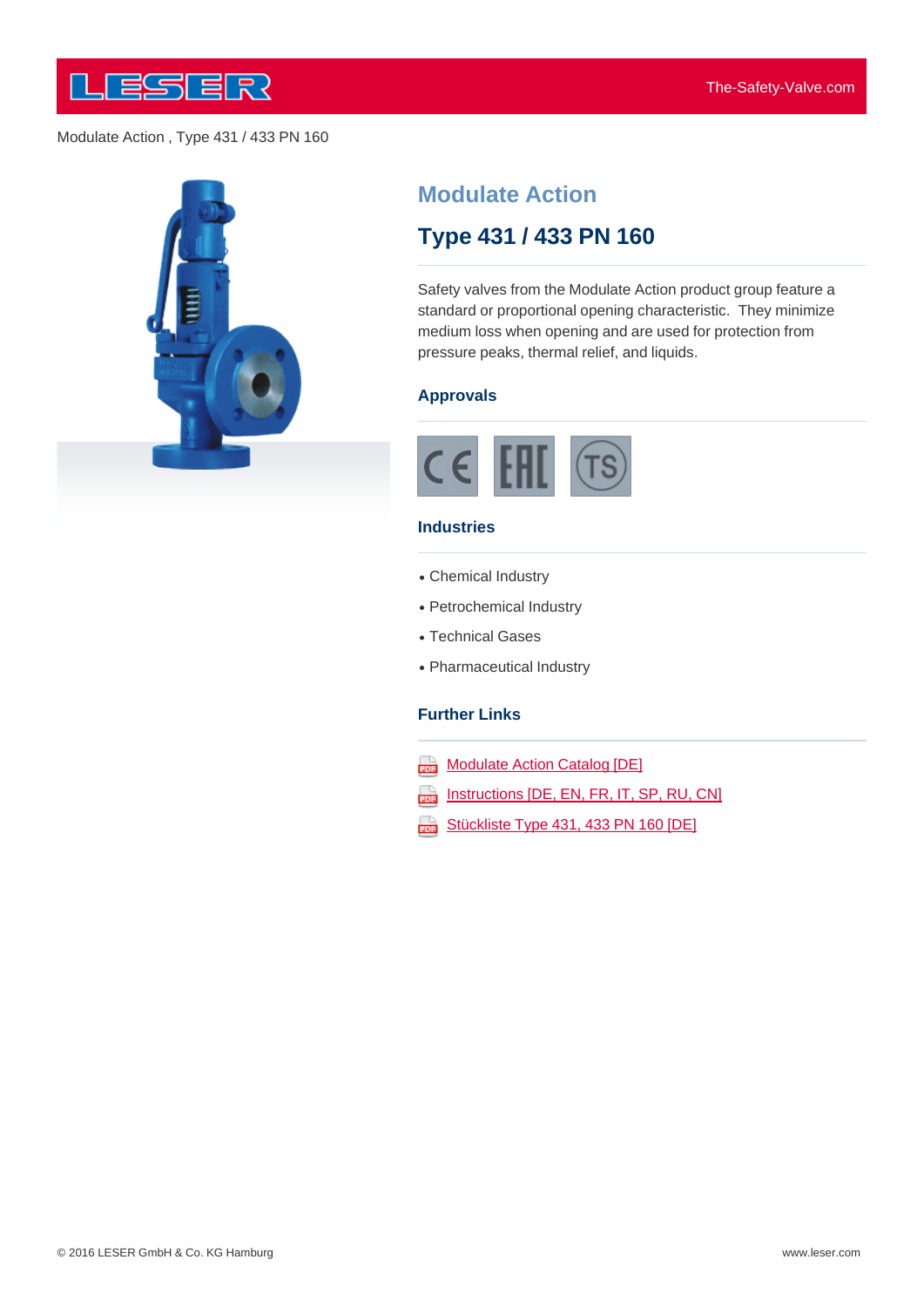

## Modulate Action , Type 431 / 433 PN 160

## **Datasheet**

| <b>Product info</b>                  | <b>Metric unit</b>                                               | <b>US unit</b>                                                   |
|--------------------------------------|------------------------------------------------------------------|------------------------------------------------------------------|
| Key feature                          | High proportional opening area and hign pressure                 | High proportional opening area and hign pressure                 |
| Nominal diameter<br>inlet            | <b>DN 15</b>                                                     | 1/2"                                                             |
| Nominal diameter<br>outlet           |                                                                  |                                                                  |
| Pressure                             |                                                                  |                                                                  |
| <b>Actual orifice</b><br>diameter d0 | $12 \text{ mm}$                                                  | 0,47 in                                                          |
| Actual orifice area<br>A0            | $113$ mm <sup>2</sup>                                            | 0,175 in <sup>2</sup>                                            |
| Pressure                             | $0,3 - 160$ bar                                                  | 4,35 - 2320,6 psig                                               |
| Flange rating inlet                  | PN 160 PN 160                                                    | <b>CL600</b>                                                     |
| Temperature acc. to<br><b>DIN EN</b> | -270 to 450 $^{\circ}$ C                                         | -454 to 842 °F                                                   |
| Temperature acc. to<br><b>ASME</b>   |                                                                  |                                                                  |
| Body material                        | 1.0619, 1.4408                                                   | SA 216 WCB, SA 351 CF8M                                          |
| <b>KUB-Materials</b>                 |                                                                  |                                                                  |
| Valve connection                     | Flange acc. to DIN EN 1092 or ASME B16.5                         | Flange acc. to DIN EN 1092 or ASME B16.5                         |
| <b>Bellows</b>                       | Stainless steel and elastomer                                    | Stainless steel and elastomer                                    |
| Type of loading                      | Spring loaded                                                    | Spring loaded                                                    |
| Approvals                            | PED/ DIN EN ISO 4126-1, PED/ AD 2000-Merkblatt<br>A2, AQSIQ, EAC | PED/ DIN EN ISO 4126-1, PED/ AD 2000-Merkblatt<br>A2, AQSIQ, EAC |
| Specials                             | Units converted; No approvals acc. to ASME                       | Units converted; No approvals acc. to ASME                       |